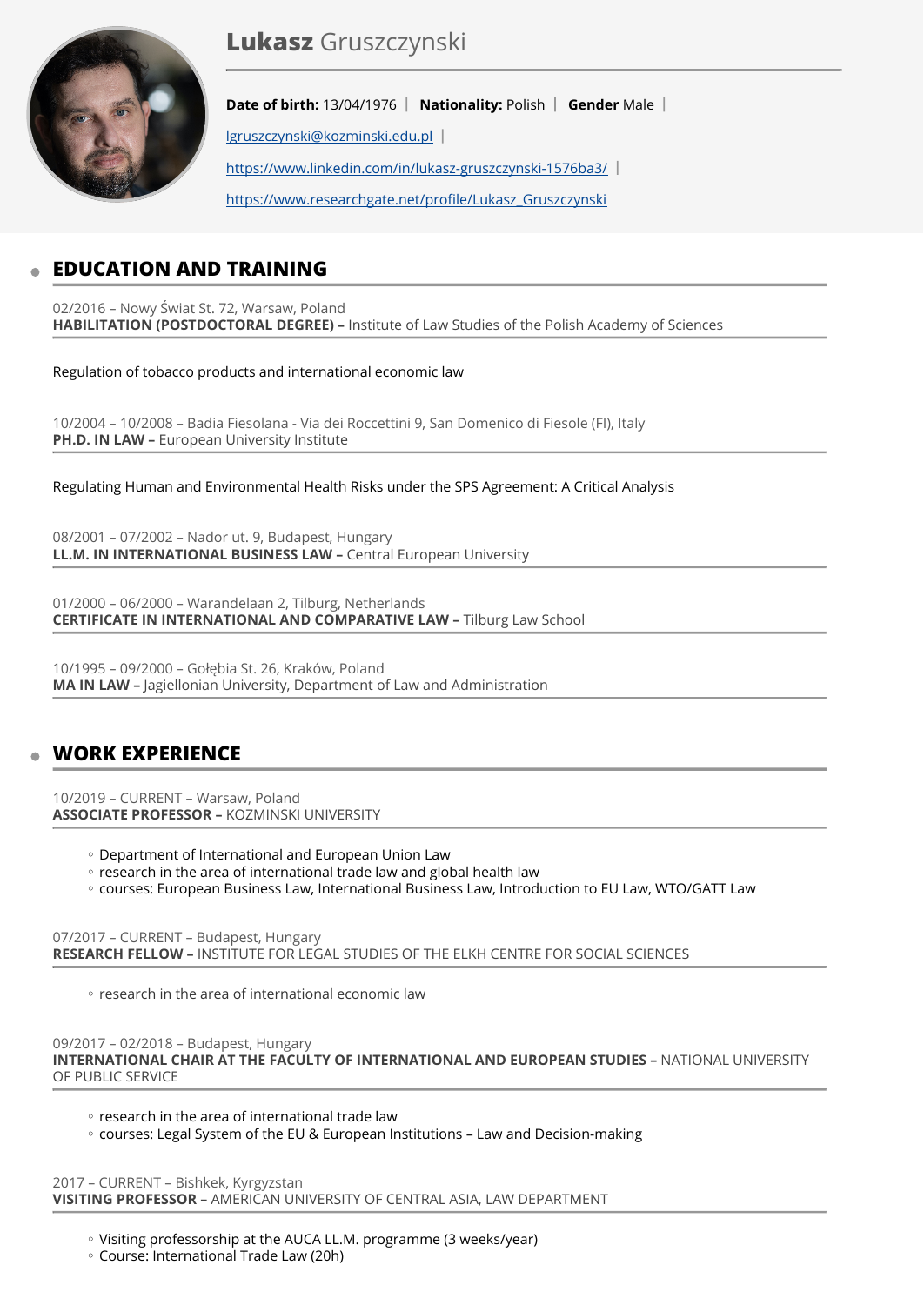- visiting professorship at the CEU LL.M. International Business Law programme (2 weeks)
- course: WTO/GATT Law (20h)

09/2016 – 06/2017 – Budapest, Hungary **RESEARCH FELLOW / ADJUNCT PROFESSOR –** INSTITUTE FOR LEGAL STUDIES OF THE CENTRE FOR SOCIAL SCIENCES & PÁZMÁNY PÉTER CATHOLIC UNIVERSITY

- one-year joint visiting fellowship
- research in the area of international trade law
- courses: EU Institutions, Single Market Law & WTO Law

01/2016 – 03/2016 – Cambridge, United Kingdom **BOHDAN WINIARSKI VISITING FELLOW –** LAUTERPACHT CENTRE FOR INTERNATIONAL LAW, UNIVERSITY OF CAMBRIDGE

◦ research in the area of international economic law

2014 – 2016 – Zurich, Switzerland **VISITING LECTURER –** UNIVERSITY OF ZURICH, LAW DEPARTMENT

- visiting lecturership at the summer school BHRICO (2 days/year)
- courses: Trade Law & Labour Rights, Human Rights & Free Trade Agreements, International Economic Law and Right to Food (8h each)

2013 – CURRENT – Bishkek, Kyrgyzstan **VISITING PROFESSOR –** OSCE ACADEMY

- visiting professorship at the MA in Economic Governance and Development Programme (3 weeks/year) ◦
- course: International and Regional Trade Arrangements (60h)

2011 – CURRENT – Warsaw, Poland **VISITING LECTURER –** UNIVERSITY OF WARSAW, FACULTY OF MANAGEMENT

- visiting lecturership at the Global MBA Programme joint programme of the University of Warsaw, University of North Florida, Dongbei University of Finance and Economics and Technische Hochschule Köln (2 weeks/year)
- course: European Business Law (20h)

10/2010 – 03/2017 – Warsaw, Poland

**ASSISTANT PROFESSOR, LATER ASSOCIATE PROFESSOR –** EUROPEAN HIGHER SCHOOL OF LAW AND ADMINISTRATION

◦ courses: Public International Law, International Trade Law, International Organizations

2010 – 2019 – Warsaw, Poland **VISITING LECTURER –** KOZMINSKI UNIVERSITY

- visiting lecturership at the LL.M. International Commercial Law program
- courses: Introduction to EU Law & WTO/GATT Law (20h each)

11/2008 – 12/2019 – Warsaw, Poland

**ASSISTANT PROFESSOR, LATER ASSOCIATE PROFESSOR –** INSTITUTE OF LEGAL STUDIES OF THE POLISH ACADEMY OF **SCIENCES** 

Department of Public International Law ◦

◦ research in the area of international economic law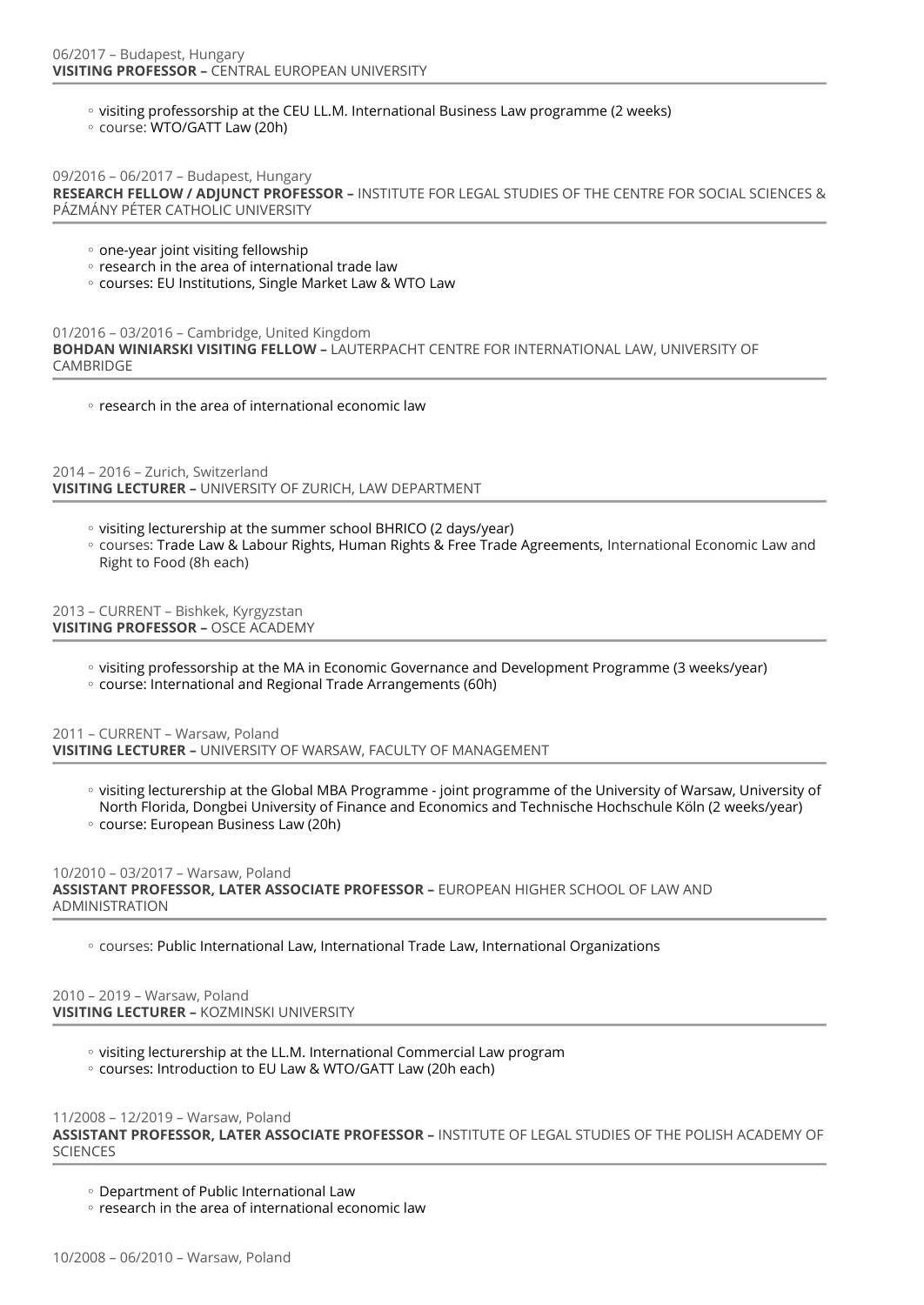### ◦ practice area: international transactions & Polish corporate law

01/2007 – 05/2007 – Ann Arbor, United States **VISITING FELLOW –** UNIVERSITY OF MICHIGAN LAW SCHOOL

- exchange programme between the EUI and UMLS
- research in the area of international economic law

05/2006 – 08/2006 **INTERN AT THE LEGAL AFFAIRS DIVISION –** WORLD TRADE ORGANIZATION

assisting the WTO panel in SPS trade dispute relating to food safety ◦

09/2002 – 09/2004 – Warsaw, Poland **JUNIOR ASSOCIATE –** HOGAN LOVELLS LAW OFFICE

◦ practice area: Polish banking and insurance law (regulatory issues), corporate law

01/2001 – 06/2001 – Krakow, Poland **EDITOR –** LEXISNEXIS PUBLISHING HOUSE

◦ editor of the LexisNexis digital legal database (in Polish)

# **LANGUAGE SKILLS**

### **Mother tongue(s):** POLISH

**Other language(s):**

|                |           | <b>UNDERSTANDING</b> |                   | <b>SPEAKING</b>    |  |
|----------------|-----------|----------------------|-------------------|--------------------|--|
|                | Listening | Reading              | Spoken production | Spoken interaction |  |
| <b>ENGLISH</b> |           |                      |                   |                    |  |

Levels: A1 and A2: Basic user; B1 and B2: Independent user; C1 and C2: Proficient user

# **INDIVIDUAL RESEARCH GRANTS**

2020 – 2022 **Grant holder** 

Project: "Liberalizing trade while preserving regulatory freedom of states: Assessing 25 years of experience with the SPS Agreement" (Polish National Sciences Centre), amount awarded: EUR. 25,000.

2019 – 2022 **Grant holder** 

Project: "The crisis of the multilateral trade system: gradual disintegration or natural evolution?" (Polish National Sciences Centre), amount awarded: EUR 50,700.

2017 – 2019 **Grant holder** 

Project: "Regulation of electronic nicotine delivery systems (e-cigarettes): national and international legal challenges" (Polish National Science Centre), amount awarded: EUR 29,600.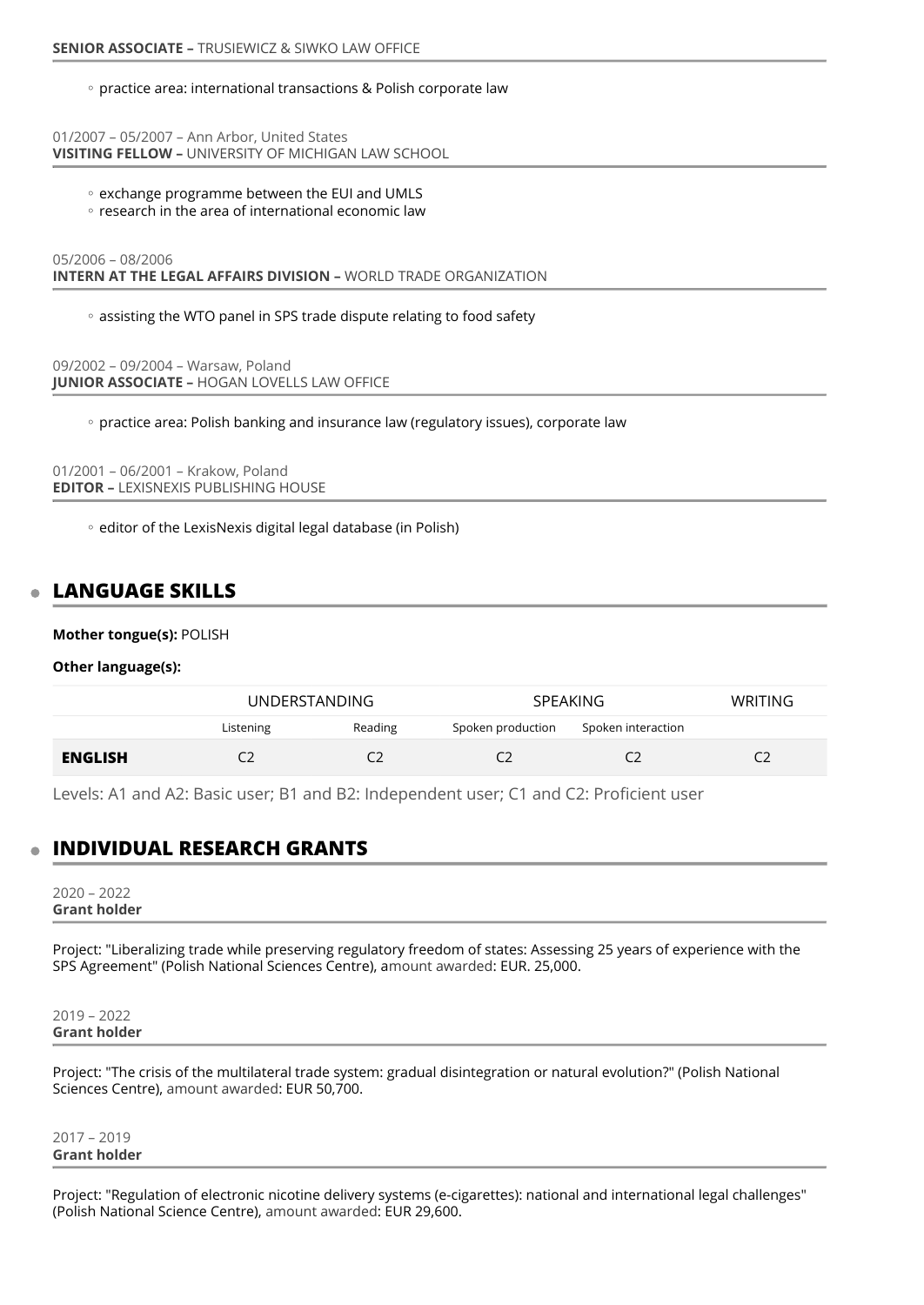Project: "Tobacco control measures in international law: finding a balance between competing interests" (Polish National Science Centre), amount awarded: EUR 17,200.

2011 – 2013 **Grant holder** 

Project: "International law between constitutionalisation and fragmentation: the role of law in the post-national constellation" (Polish National Science Centre), amount awarded: EUR 40.000.

2009 – 2012 **Grant holder** 

Project: "Science, expertise and WTO law – Mapping complex relations" (Foundation for Polish Science), amount awarded: EUR 51,000.

# **PARTICIPATION IN THE SELECTED RESEARCH PROJECTS**

2018 – 2021 **Participant** 

Project: "Democratic Efficacy and the Varieties of Populism in Europe (DEMOS)" (principal investigator: Z. Boda); finance by the European Commission within the H2020 programme

2016 – 2018 **Participant** 

Project: "Legal Position of Unrecognized Subjects in International Law" (principal investigator: W. Czaplinski); financed by the Polish National Science Centre

2011 – 2015 **Participant and the Chairman of the Working Group I** 

Project: "COST Action IS1003: International law between constitutionalisation and fragmentation: the role of law in the post-national constellation" (principal investigator: W. Wouter); financed by the European Cooperation in Science and Technology (COST)

2011 – 2012 **Participant** 

Project: "China's Influence on Non-Trade Concerns in International Economic Law" (principal investigator: P. Farah); financed by China-EU School of Law

2009 – 2011 **Participant** 

Project: "COST Action IS0602: International Law in Domestic Courts" (principal investigator: A. Nollkaemper); financed by the European Cooperation in Science and Technology (COST)

2008 – 2010 **Participant** 

Project: "Ensuring effectiveness of the judgement of international courts in the Polish legal order" (principal investigator: W. Wróbel), financed by the Polish Ministry of Science and Higher Education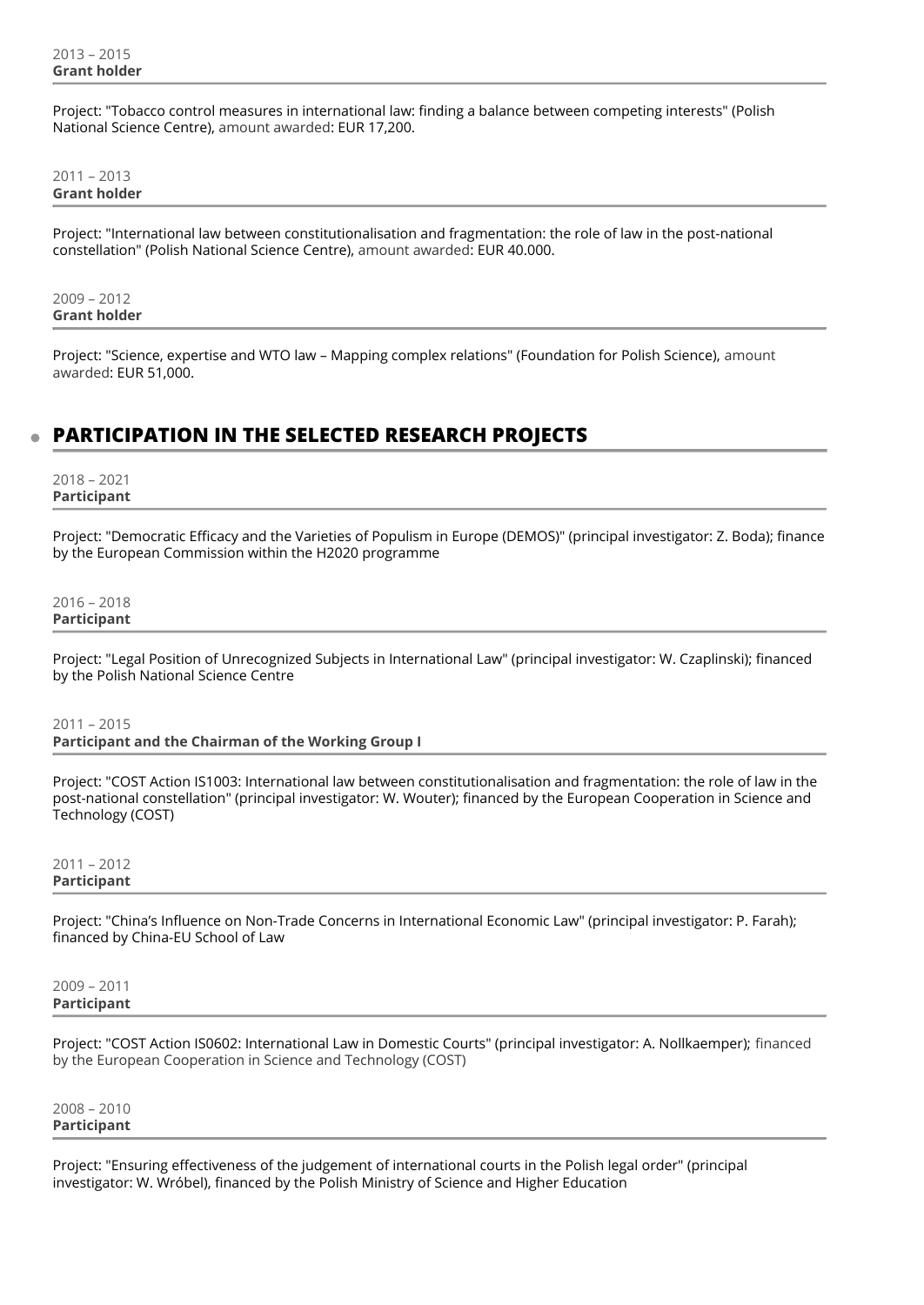## **HONOURS AND AWARDS**

 $2021$ 

## **Award for the outstanding scientific achievement – Polish Minister of Science and Education**

Award for the book "The Regulation of E-cigarettes: International, European and National Challenges", Edward Elgar Publishing: 2019

#### 2020

### **Award of the Rector of Kozminski University for scientific achievements in 2019 – Kozminski University**

#### 2017

### **Award of the Rector of the Warsaw School of Economics in the field of educational activities**

Joint award for the textbook "Międzynarodowe prawo gospodarcze" [International economic law], CH Beck: 2016 (coauthor)

#### 2016

### **Bohdan Winiarski Fellowship – Lauterpacht Centre for International Law**

3-months research stay at the Lauterpacht Centre for International Law

#### 2012

## **Manfred Lachs Award for the best book of a Polish author in international law published in 2010-11 – Manfred Lachs Foundation**

Award for the book "Regulating Health and Environmental Risks under WTO Law. A Critical Analysis of the SPS Agreement", Oxford University Press, Oxford: 2010.

#### 2010

#### **Scholarship for the Outstanding Young Scholars – Polish Minister of Science and Higher Education**

scholarship (2010-2013)

2004

**Scholarship and full tuition waiver for PhD studies – European University Institute** 

#### 2002

**Best Law Student Award at the CEU – Lovells-Frankfurt** 

2001

**Scholarship and full tuition waiver – Central European University** 

1996

**Scholarship – Jagiellonian University, Department of Law and Administration** 

scholarship for studying achievements for the whole period of study

# **OTHER ACHIEVEMENTS**

2019 – CURRENT

**Member of the Editorial Board of Przegląd Ustawodawstwa Gospodarczego [Business Law Journal]** 

## 2019 – CURRENT

**Member of the Editorial Board of the Problems of Legality (Yaroslav Mudryi National Law University, Ukraine)**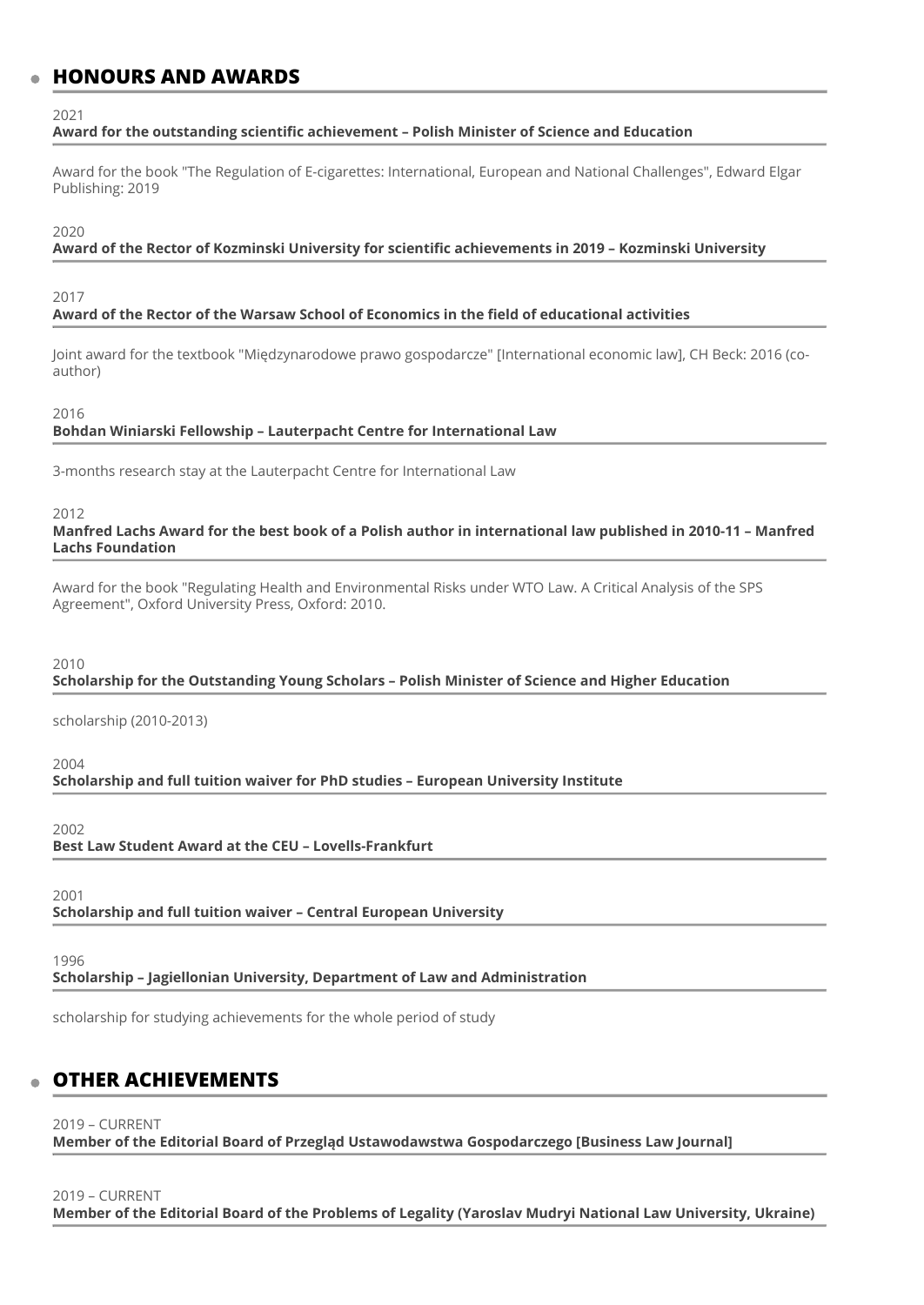## 2014 – CURRENT

## **Member of the Editorial Board of the European Journal of Risk Regulation (Cambridge University Press)**

## 2009 – CURRENT **Managing Co-Editor of the Polish Yearbook of International Law**

## **Reviewer**

- for publishing houses (CUP, EE, OUP, Routledge, Springer)
- for journals (e.g. WTR, JWIT, LJIL, The World Economy)
- for granting institutions (e.g. Polish National Science Centre, Swiss National Science Foundation, Cancer Research UK, Science Fund of the Republic of Serbia)
- for universities (e.g. Warsaw School of Economics)

## **Member**

- International Law Association (since 2013) currently a member of the ILA Committee on Sustainable Development and the Green Economy in International Trade Law
- Society of International Economic Law (since 2008)
- European Society of International Law (since 2015)

## **Moot courts and other competitions**

- 2019 member of the jury for the ESIL Young Scholar Prize
- 2014-17 member of the ELSA Academic Board responsible for the supervision of the ELSA WTO Moot Court Competition (since 2014)
- 2014-15 judge at the Philip C. Jessup International Law Moot Court Competition 2014-15 (Polish and Argentinian Regional Rounds)
- 2010-11 Case co-author (together with prof. Tomer Broude) and a judge at the ELSA WTO Moot Court Competition 2010-11, 2012-13, 2014-15, 2015-16

## **Speaker**

Frequent speaker at the leading international economic law conferences

## **Editor and co-founder of the international law blog**

Polish blog on public international law (Przegląd Prawa Międzynarodowego [Review of International Law]: [http://](http://przegladpm.blogspot.com/) [przegladpm.blogspot.com/\)](http://przegladpm.blogspot.com/)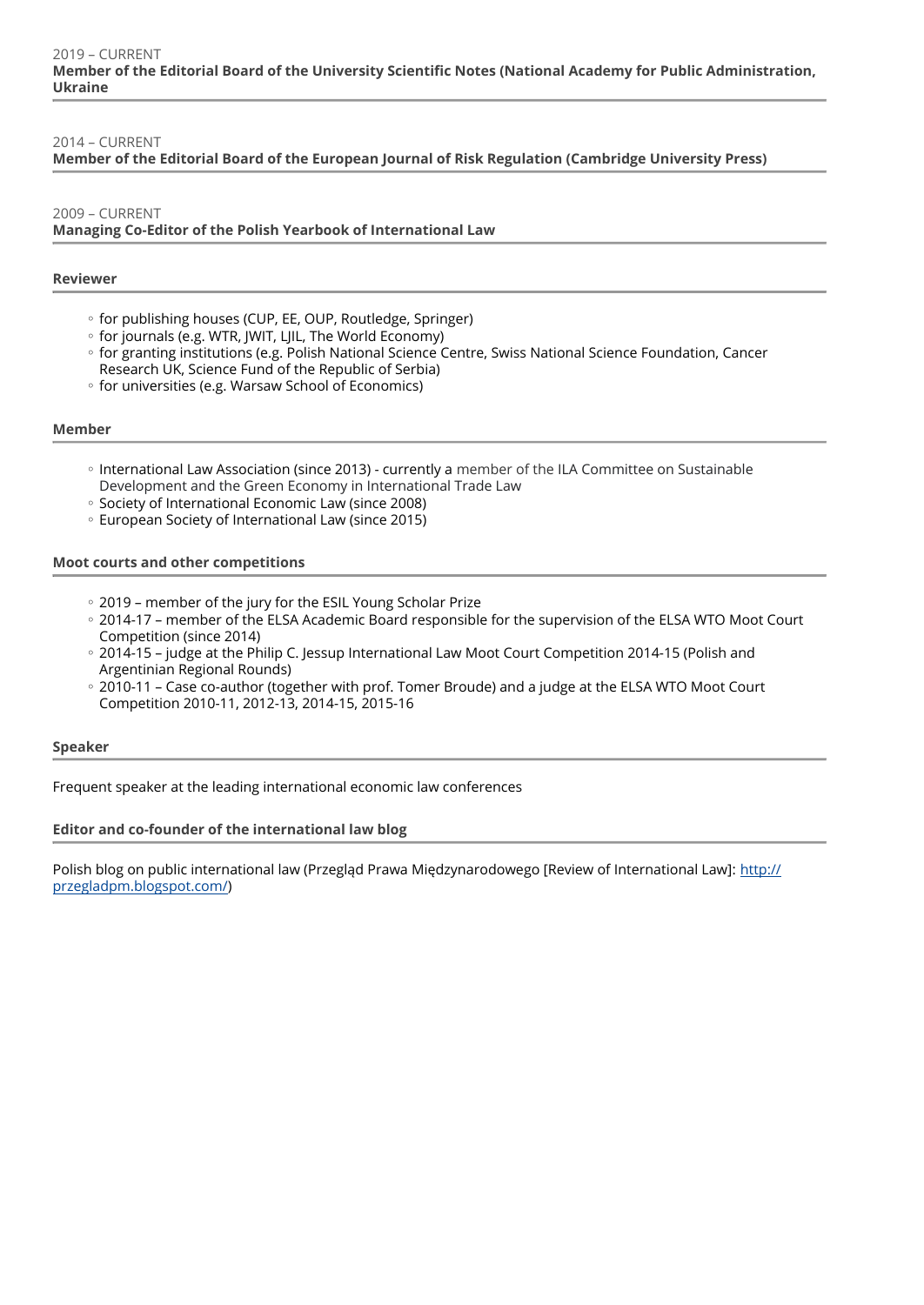# **List of publications Prof. (dr habil.) Lukasz Gruszczynski**

## **Monographs**

- *The WTO Agreement on Sanitary and Phytosanitary Measures: A Commentary (co*authored with J. Scott), Oxford University Press, Oxford: 2022 (forthcoming)
- *The Regulation of E-cigarettes: International, European and National Challenges* (as a sole editor and co-author), Edward Elgar Publishing, Cheltenham: 2019
- *Międzynarodowe prawo gospodarcze* [International economic law] (co-authored with M. Menkes & L. Nowak), C.H. Beck, Warszawa: 2016 (in Polish)
- *Deference in International Courts and Tribunals: Standard of Review and Margin of Appreciation* (co-edited with W. Werner), Oxford University Press, Oxford: 2014
- *Swoboda przepływu towarów* [Free movement of goods] (co-authored with P. Dąbrowska, E. Gromnicka, B. Nowak & A. Pudło), Instytut Wydawniczy EuroPrawo, Warszawa: 2010 (in Polish)
- *Regulating Health and Environmental Risks under WTO Law. A Critical Analysis of the SPS Agreement*, Oxford University Press, Oxford: 2010

## **Peer reviewed articles and chapters**

- *Saving regulatory space for States through the standard of review: A case study of tobacco control-related international disputes*, [in:] G. Kajtar, B. Cali & M. Milanovic (eds.), *Secondary Rules of Primary Importance – Attribution, Causality, Standard of Review and Evidentiary Rules in International Law*, Oxford University Press, Oxford: 2021 (forthcoming)
- *Article 11 of the SPS Agreement*, [in:], L. Wanner, M. Wagner, K. Huyghebaert, G. Messenger, P. Abel & Ch. Riffel, *Commentaries on World Trade Law: Technical Barriers and SPS Measures*, Brill, Leiden, Boston: 2021 (forthcoming)
- *Article 6 of the SPS Agreement*, [in:] L. Wanner, M. Wagner, K. Huyghebaert, G. Messenger, P. Abel & Ch. Riffel, *Commentaries on World Trade Law: Technical Barriers and SPS Measures*, Brill, Leiden, Boston: 2021 (forthcoming)
- *SPS: Environmental Risk Assessment*, [in:] P. Delimatsis & L. Reins (eds.), *Encyclopedia of Trade and Environmental Law*, Edward Elgar Publishing, Cheltenham: 2021 (forthcoming)
- *Apocalypse Now: The WTO Dispute Settlement System in the Times of Trump*, [in:] Ch. h. Wu, F. Giumelli & F. Gaenssmantel (eds.), *The Uneasy Triangle of the US, the EU and China*, Routledge, London-New York: 2021 (forthcoming)
- *Polish Yearbook of International Law: A History of Constant Change and Adaptation*  (co-authored with W. Wierczyńska), 50 Netherlands Yearbook of International Law 265 (2019) (published in 2021)
	- o a revised Polish version: *Pięć dekad Polish Yearbook of International Law: przeszłość, teraźniejszość i przyszłość* (co-authored with W. Wierczyńska), [in:]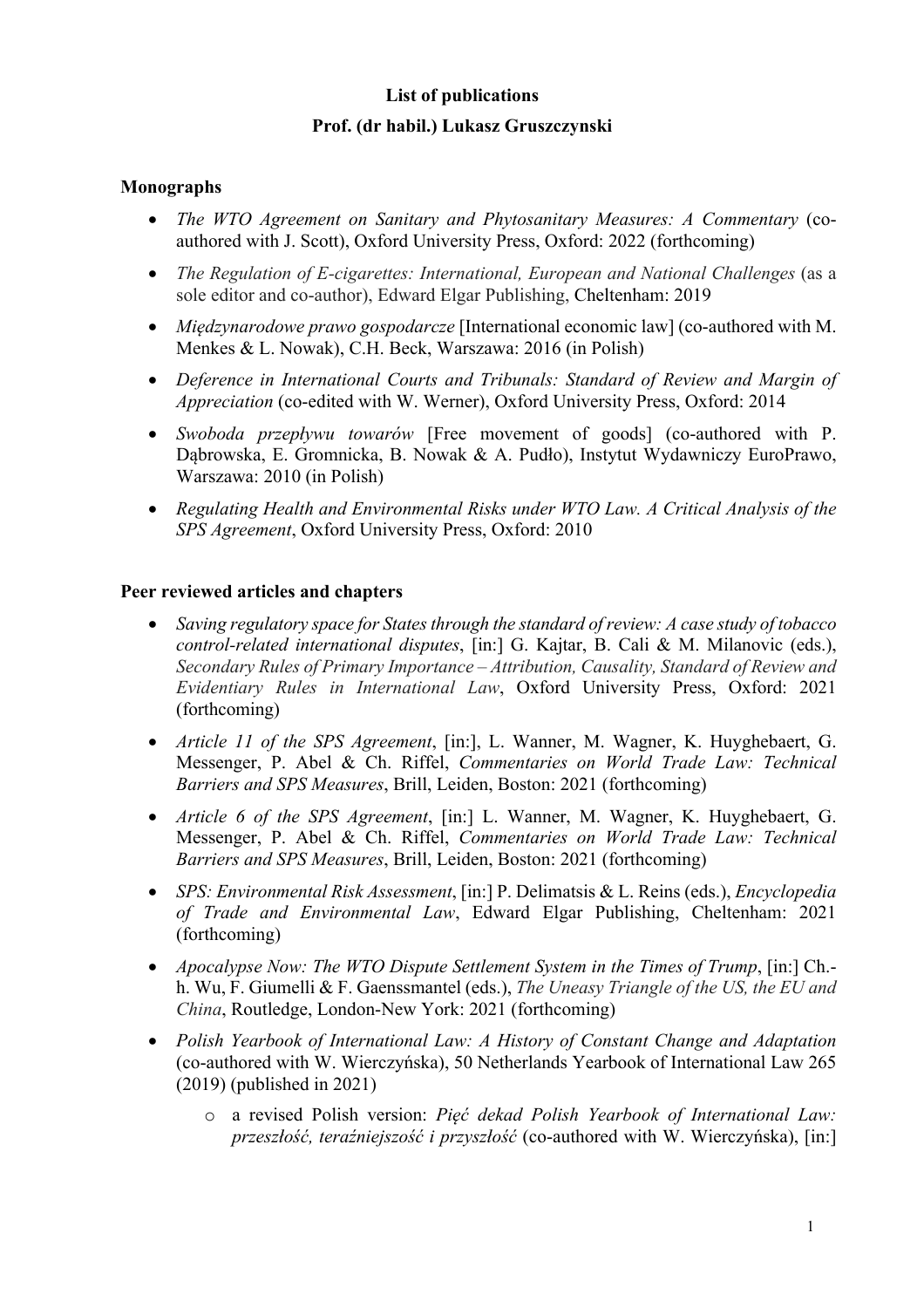*Polska nauka prawa międzynarodowego – dziedzictwo przeszłości i wyzwania współczesności*, Lublin: 2021 (forthcoming)

- *Államfelelősség a SARS-CoV-2 terjedésének megakadályozásában és annak elmulasztásáért* (co-authored with T. Hoffmann & P. Marton), [in:] F. Gárdos-Orosz, V. Lőrincz (eds.), *Jogi Diagnozisok, A Covid-10-világjárvány hatásai a jogrendszerre*, L'Harmattan, Budapest: 2020
- *Nemzetközi kereskedelem a COVID–19 (utáni) világban*, [in:] F. Gárdos-Orosz, V. Lőrincz (eds.), *Jogi Diagnozisok, A Covid-10-világjárvány hatásai a jogrendszerre*, L'Harmattan, Budapest: 2020
- *Judicial review of science-based measures under WTO law*, [in:] V. Abazi, J. Adriaensen, & T. Christiansen (eds.), *The Contestation of Expertise in the European Union,* Palgrave Macmillan, Cham: 2020
- *The FCTC dilemma on heated tobacco products* (co-authored with M. Melillo), 16(81) Globalization & Health 1 (2020)
- *The role of IEL dispute settlement bodies in reinforcing the sovereign rights of States in the field of tobacco control*, [in:] M.E. Gispen & B. Toebes (eds.), *Human Rights and Tobacco Control*, Edward Elgar Publishing, Cheltenham: 2020
- *The Covid-19 Pandemic and International Trade: Temporary Turbulence or Paradigm Shift?* 11(2) European Journal of Risk Regulation 337 (2020)
	- o French translation published as: *Covid-19 et commerce international: turbulences temporaires ou changement de paradigme?* Le Grand Continent: La Revue Europeenne du Droit 38 (Juin 2020)
- *The Vaping Crises in the United States: A Regulatory Failure?* (co-authored with M. Melillo), 11(1) European Journal of Risk Regulation 131 (2020)
- *Trump, International Trade and Populism* (co-authored with J. Lawrence), 49 Netherlands Yearbook of International Law 19 (2018) (published in 2019)
- *Small bottles – huge problem. A new phase of Poland's ongoing alcohol epidemic* (coauthored with W.A. Zatoński, I. Młoźniak & M. Zatoński), 5(1) Journal of Health Inequalities 86 (2019)
- *Expert opinion for the Polish Chamber of Physicians and Dentists on innovative tobacco products and electronic cigarettes* (co-authored with M. Zatoński & W.A. Zatoński), 5(1) Journal of Health Inequalities 67 (2019)
- *Taming the Schrödinger cat: E-cigarettes under the FCTC*, [in:] L. Gruszczynski (ed.), *The Regulation of E-cigarettes: International, European and National Challenges*, Edward Elgar Publishing, Cheltenham: 2019
- *Regulating e-cigarettes at the EU level* (co-authored with A. Pudło), [in:] L. Gruszczynski (ed.), *The Regulation of E-cigarettes: International, European and National Challenges*, Edward Elgar Publishing, Cheltenham: 2019
- *Hybrid Recognition of Monetary and Financial Sovereignty. Or Is It?* (co-authored with M. Menkes), [in:] W. Czapliński & A. Kleczkowska (eds.), *Unrecognized Subjects in International Law*, Wydawnictwo Scholar, Warszawa: 2019
- *The EU regime for e-cigarettes: A rationale compromise or regulatory failure?*, 4(2*)*  Journal of Health Inequalities 62 (2018)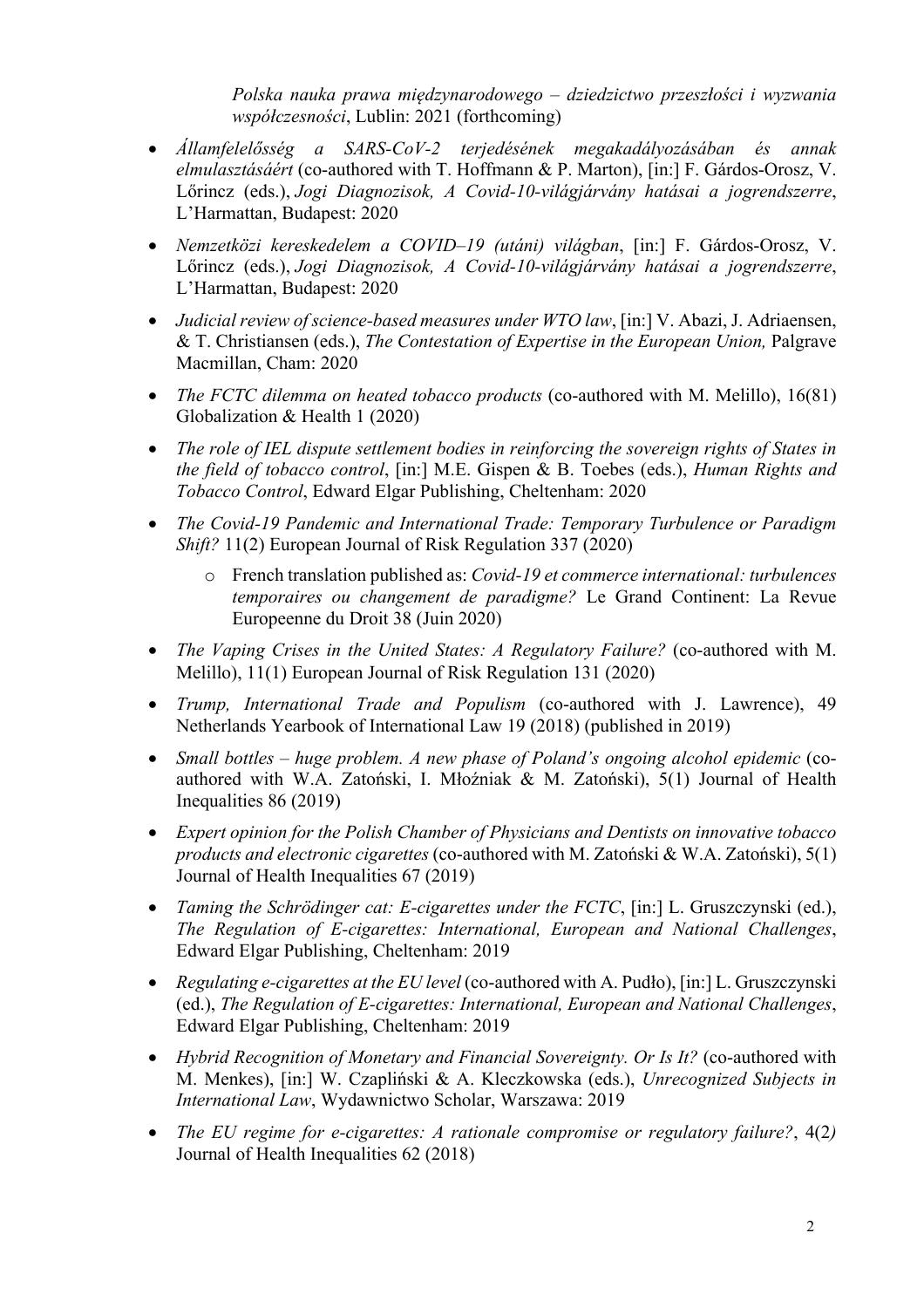- *The FCTC and its role in WTO law: Some remarks on the WTO plain packaging report* (co-authored with M. Melillo), 9(3) European Journal of Risk Regulation 564 (2018)
- *Pigs, African swine fever and the principle of regionalization: Comments on the Appellate Body report in the Russia – Pigs dispute* (co-authored with A. Arcuri), 9(1) European Journal of Risk Regulation 137 (2018)
- *Sanitary and Phytosanitary Measures* (co-authored with J. Scott), [in:] T. Cottier, K. Nadakavukaren Schefer (eds.), *The Encyclopaedia of International Economic Law*, Edward Elgar Publishing, Cheltenham: 2017
- *Legality of the EU trade sanctions imposed on the Russian Federation under WTO law*  (co-authored with M. Menkes), [in:] W. Czapliński, S. Dębski, R. Tarnogórski & K. Wierczyńska (eds.), *The Case of Crimea's Annexation under International Law*, Wydawnictwo Scholar, Warszawa: 2017
- *COPing with the Global Tobacco Epidemic: FCTC COP7 and Its Implications*, 8(2) European Journal of Risk Regulation 428 (2017)
- *The WTO and FCTC Dispute Settlement Systems: Friends or Foes?*, 12(1) Asian Journal of WTO & International Health and Policy 105 (2017)
- *The Product Safety in the Framework of the WTO Agreement on Technical Barriers to Trade* (co-authored with T. Otvos & P. Farah), [in:] P. Farah & E. Cima (eds.), *China's Influence on Non-Trade Concerns in International Economic Law*, Routledge, Oxon, New York: 2016
- *The Trans-Pacific Partnership Agreement and the ISDS Carve-out for Tobacco Control Measures*, 4 European Journal of Risk Regulation 652 (2015)
- *Tobacco and International Trade: Recent Activities of the FCTC Conference of the Parties*, 49(4) Journal of World Trade 665 (2015)
- *Jednolite opakowania wyrobów tytoniowych a międzynarodowe prawo inwestycyjne. Uwagi na tle sporu Philip Morris Asia Limited v. Australia* [Tobacco plain packaging and international investment law: Some comments against Philip Morris Asia Limited v. Australia dispute] (co-authored with L. Nowak), 13 Problemy Współczesnego Prawa Międzynarodowego, Europejskiego i Porównawczego 99 (2015) (in Polish)
- *The New Tobacco Products Directive and WTO Law: Much Ado about Nothing?*, 10(1) Asian Journal of WTO & International Health and Policy 115 (2015)
- *Wymóg jednolitych opakowań wyrobów tytoniowych w kontekście zobowiązań Porozumienia TRIPS* [Plain packaging of tobacco products and the obligations of the TRIPS Agreement], 127 Zeszyty Naukowe Uniwersytetu Jagiellońskiego. Prace z Prawa Własności Intelektualnej 92 (2015) (in Polish)
- *Standard of Review and Scientific Evidence in WTO Law and International Investment Arbitration: Converging Parallels*? (co-authored with V. Vadi), [in:] L. Gruszczynski & W. Wouter (eds.), *Deference in International Courts and Tribunals: Standard of Review and Margin of Appreciation*, Oxford University Press, Oxford: 2014
- *EC Seal Products: Public Morality Meets the World Trade Court*, 3(1-2) Polish Review of International and European Law 101 (2014)
- *FCTC's COP6 meeting and its implications for tobacco control polices*, 4 European Journal of Risk Regulation 537 (2014)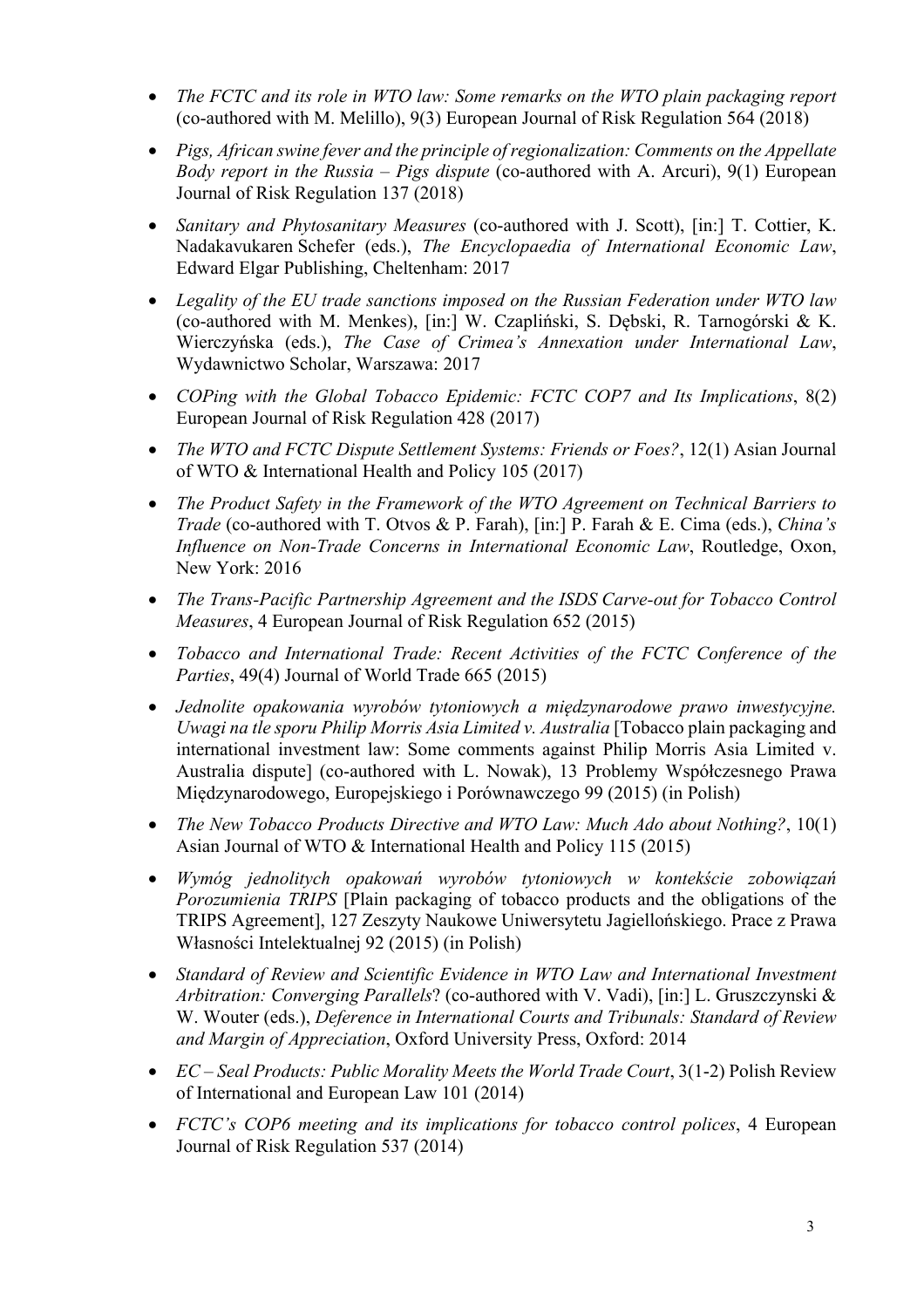- *The Role of Experts in Environmental and Health Related Trade Disputes in the WTO: Deconstructing Decision-making Processes*, [in:] M. Ambrus, K. Arts, H. Raulus & E. Hey (eds.), *Irrelevant, Advisors or Decision-Makers? The Role of 'Experts' in International Decision-Making*, Cambridge University Press, Cambridge: 2014
- *The WHO FCTC as an international standard under the WTO Agreement on Technical Barriers to Trade*, [in:] A. Mitchell & T. Voon (eds.), *The Global Tobacco Epidemic and the Law*, Edward Elgar Publishing, Cheltenham: 2014
	- earlier version published as: *The WHO Framework Convention on Tobacco Control as an International Standard under the TBT Agreement?*, Transnational Dispute Management (TDM) Journal, vol. 5/2012
- *Tobacco Products in WTO Law*, [in:] A. Ziegler, P. Hilpold, P. Mavroidis & S. Schneider (eds.), *Reflections on the Constitutionalisation of International Economic Law - Liber Amicorum Ernst-Ulrich Petersmann*, Martinus Nijhoff Publishers, Leiden-Boston: 2014
- *Science and the Settlement of Trade Disputes in the WTO*, [in:] B. Mercurio, K.-J. Ni, *Science and Technology in International Economic Law: Balancing Competing Interests*, Routledge, New York: 2014
- *Australian Plain Packaging Law, International Litigations and Regulatory Chilling Effect*, 5(2) European Journal of Risk Regulation 242 (2014)
- *Nowa dyrektywa tytoniowa w świetle postanowień Konstytucji RP* [New tobacco products] directive in the light of the Polish Constitution] (co-authored with M. Ziółkowski), 1(197) Studia Prawnicze 73 (2014) (in Polish)
- *Standards of Review in International Investment Law and Arbitration: Multilevel Governance and the Commonweal* (co-authored with V. Vadi), 16(3) Journal of International Economic Law 613 (2013)
- *The REACH Regulation and the TBT Agreement: The Role of the TBT Committee in Regulatory Processes*, [in:] M. Trebilcock & T. Epps (eds.), *Research Handbook on the WTO and Technical Barriers to Trade*, Edward Elgar Publishing, Cheltenham: 2013
- *Standard of Review of Health/Environmental Regulation by WTO Panels*, [in:] G. Van Calster, D. Prévost (eds.), *Research Handbook on Environment, Health and the WTO*, Edward Elgar Publishing, Cheltenham: 2013
- *The WHO Protocol to Eliminate Illicit Trade in Tobacco Product: A Next Step in International Control of Tobacco Products*, 4(1) European Journal of Risk Regulation 91 (2013)
- *The TBT Agreement and Tobacco Control Regulations*, 8(1) Asian Journal of WTO & International Health and Policy 115 (2013)
- *Zakaz publicznego prezentowania wyrobów tytoniowych w punktach sprzedaży jako środek o skutku równoważnym – glosa do orzeczenia Trybunału EFTA z 12.09.2011 r. w sprawie E-16/10 Philip Morris Norway v. Staten v/Helse- og omsorgsdepartementet*  [Prohibition of the public visual display of tobacco products in points of sale as a measure having equivalent effect – commentary on EFTA Court judgement in case E-16/10 Philip Morris Norway v. Staten v/Helse- og omsorgsdepartementet], 2 Europejski Przegląd Sądowy 48 (2013) (in Polish)
- *Customary Rules of Interpretation in the Jurisprudence of the WTO Dispute Settlement Bodies*, [in:] O. Fauchald & A. Nollkaemper (eds.), *The Practice of International and*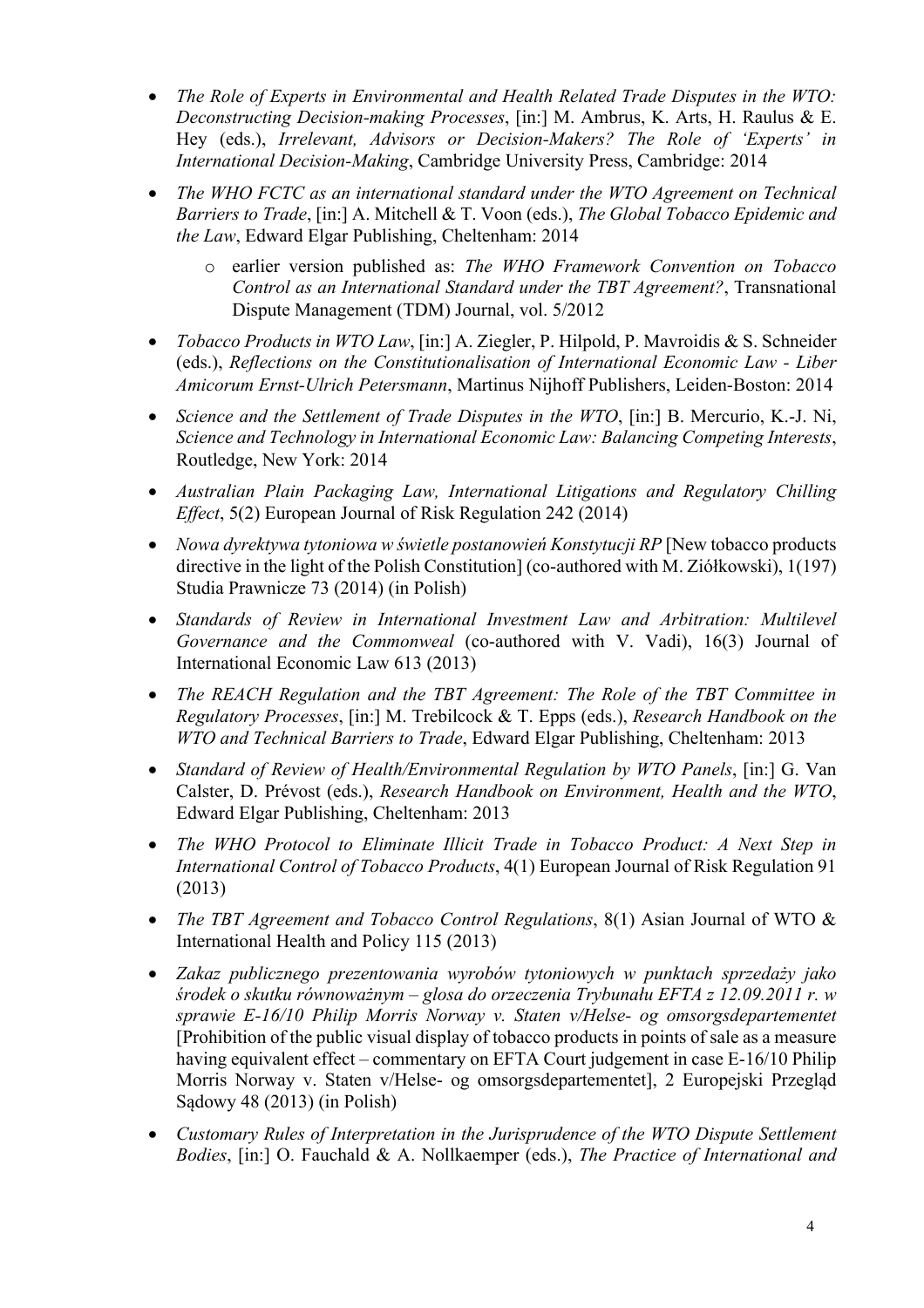*National Courts and (De-)Fragmentation of International Law*, Hart Publishing, Oxford, Portland: 2012

- *Retuning Tuna – Appellate Body Report in US-Tuna II,* 3(3) European Journal of Risk Regulation 430 (2012)
- *Insufficiency of Scientific Evidence under Article 5.7 of the SPS Agreement. Some Remarks on the Panel Report in the EC - Biotech Products Case*, 6(1-2) University of Ottawa Law and Technology Journal 53 (2009) (published in 2012)
- *United States – Certain Measures Affecting Imports of Poultry from China. Just Another SPS Case?*, 3 European Journal of Risk Regulation 432 (2011)
- *How Deep Should We Go? Searching for an Appropriate Standard of Review in SPS Cases*, 1 European Journal of Risk Regulation 55 (2011)
- *Dochodzenie przez podmioty prywatne odszkodowania od Skarbu Państwa w przypadku niewykonania przez Polskę rekomendacji WTO, jako instrument zapewnienia ich skteczności* [Liability of the Polish State Treasury for a failure to implement reccomendations of the WTO as an instrument of their enforcement], [in:] A. Wróbel (ed.), *Wykonywanie orzeczeń sądów międzynarodowych w polskim systemie prawnym*, Wolters Kluwer, Warszawa: 2011 (in Polish)
- *Provisional Measures under the SPS Agreement after US/Canada – Continued Suspension: Evolving Standards on Insufficiency of Scientific Evidence*, [in:] M. Malaguti, C. Dordi, S. Di Benedetto & A. Alemanno (eds.), *Scientific Evidence in International and European Law*, Argo Editore, Lecce: 2010
- *Risky Apples Again? Australia – Measures Affecting the Importation of Apples from New Zealand* (co-authored with A. Arcuri & A. Herwig), 4 European Journal of Risk Regulation 437 (2010)
- *Global Governance of Risks: WTO, Codex Alimentarius and Private Standards – A Report on the 19th SRA-Europe Annual Conference* (co-authored with A. Arcuri & A. Herwig), 3 European Journal of Risk Regulation 285 (2010)
- *Independence of Experts and Standards for Evaluation of Scientific Evidence under the SPS Agreement – New Directions in the SPS Case Law* (co-authored with A. Arcuri & A. Herwig), 2 European Journal of Risk Regulation 183 (2010)
- *EC Incentive Arrangements for Sustainable Development and Good Governance (GSP Plus) and WTO law – Critical Analysis*, XXVIII Polish Yearbook of International Law 219 (2009)
- an earlier version published as: *The EC General System of Preferences and International Obligations in the Area of Trade – The Never-Ending Story*, [in:] *New Europe and Challenges of Sustainable Development*, in *Collection of Papers from the 2nd Forum of Social Sciences PhD Students International Seminar Bratislava, June 5-8 2008*, Friedrich Ebert Stiftung, 2009
- *The SPS Agreement within the Framework of WTO Law. The Rough Guide to the Agreement's Applicability*, [in:] P. Satyanarayana Prasad (ed.), *SPS and TBT Agreements - Issues and Perspectives*, ICFAI University Press, Hyderabad: 2009
	- o also published as: *The SPS Agreement within the Framework of WTO Law. The Rough Guide to the Agreement's Applicability*, 7(4) ICFAI University Journal of International Business Law 9 (2008)